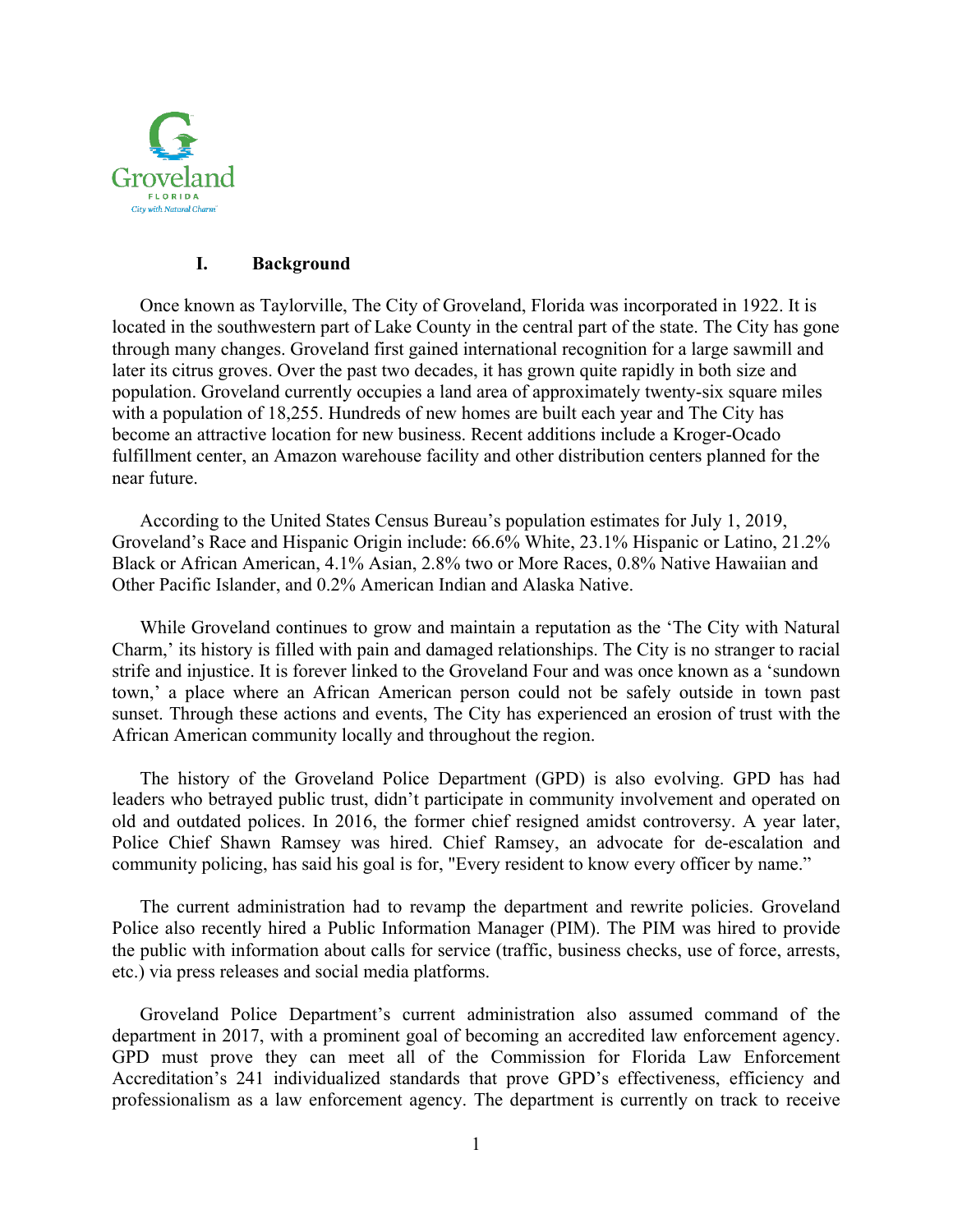accreditation in early 2021. After securing state accreditation, GPD will be reviewed every three years in order to maintain their accreditation.

 According to the Florida Accreditation website, "Accreditation increases the law enforcement agency's ability to prevent and control crime and enhances community understanding of the law enforcement agency. Accreditation, in conjunction with the philosophy of community policing, commits the agency to a broad range of programs (such as crime prevention) that directly benefit the public. Accreditation creates a forum in which police and citizens work together to control and prevent crime."

 Currently, GPD has 41 certified police officers, ten communication operators and ten civilian positions within the organization. Twenty-three officers are Caucasian, five are African American, seven are Hispanic and one identifies as other. Five uniform positions are currently vacant. The police department works out of a concrete building from the 1960's and a former construction trailer. Before 2021, a new multimillion-dollar Public Safety Complex is scheduled to be complete. The 33,000 SF multi-level building will house all public safety employees and will include an EOC Center and training classrooms.

## **II. Review**

 In June 2020, after the killings of George Floyd, Breonna Taylor and Ahmaud Arbery, former President Barack Obama urged mayors to review their use of force policies and to sign the My Brother's Keeper Alliance pledge. The protests over these killings and across the country in support for racial justice has prompted new conversations on how law enforcement interacts with communities of color.

 Following former President Obama's challenge to local leaders, Groveland Mayor Evelyn Wilson took the pledge which calls on mayors to commit to the following actions:

- 1. Review the use of force policies
- 2. Engage the community by including a diverse range of input, experiences and stories in your review
- 3. Report the findings of the review and seek feedback
- 4. Reform the use of force policies

 The review group created by Groveland to examine its use-of-force (UOF) policy, includes City of Groveland officials, business owners and community stakeholders. The individual members of the group are:

- Evelyn Wilson
- Melissa Kenzig
- Linda Cowels
- Sam Brown
- Pernell Stewart
- Felicia Stewart
- Bob Proper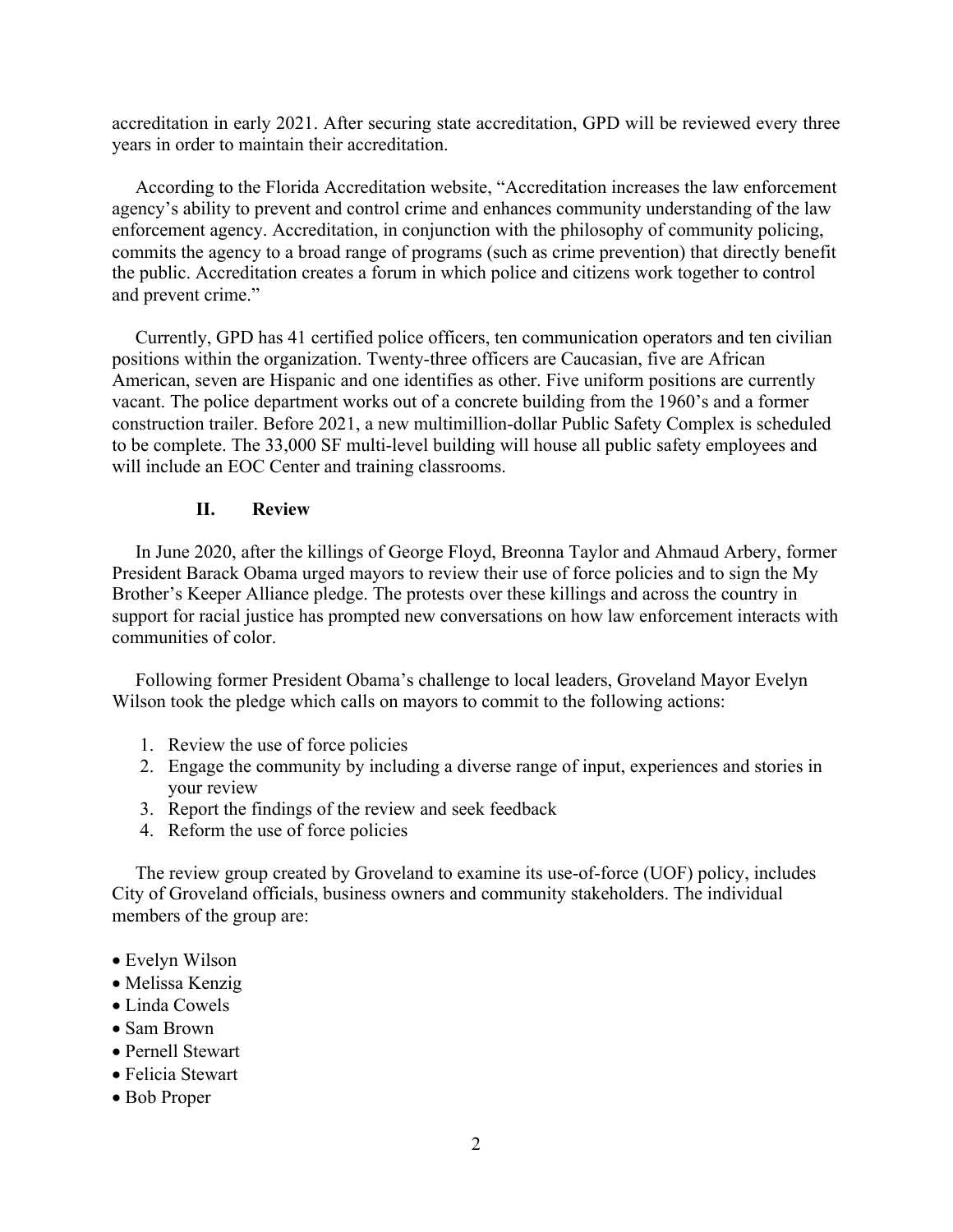- Joe Reyes
- Kim Jemison
- Laverne Griffin
- Isaac Wilkes Sr.
- Margie Wilkes

 The following members of the Groveland Police Department were also present at each meeting:

- Chief Shawn Ramsey
- Commander Ron Curtis
- Deputy Chief Armando Loney
- Public Information Manager Sarah Panko

 This diverse group met on three separate occasions, investing more than six hours over several weeks to review GPD's use of force policies.

### **III. Findings**

 During the first meeting on July 7th, 2020, the group reviewed the number of calls for service and citizen encounters GPD has had over the last three years. The group was surprised to learn that out of 861 arrests there had been only ten uses of force from 2017-2019. Zero in 2017, eight in 2018 and two in 2019. The type of use of force used was five hands on, four Tasers, one hands on and Taser. There were zero chemical agents or shootings. The group also got a look at the demographics of the individual subject involved. According to the data, seven were Caucasian, two were African American, one was Hispanic. While age was not given, the sex of the individuals showed that nine were male and one was female.

 The review group learned that GPD's use of force policy follows the model policy put forth by the International Association of Chiefs of Police (IACP) and was also developed with the "National Consensus Policy and Discussion Paper on Use of Force" in mind. Recently, the Florida Police Chiefs Association (FPCA) issued a report on Use of Force policy endorsing the Consensus Policy in part, with several substantive exceptions.

 The Subcommittee on Accountability and Societal Change report submitted to the FPCA recommends that warning shots be prohibited and endorses the Consensus Policy's recommendation to prohibit vascular neck restraints unless deadly force is authorized and recognized that, in some circumstances, shooting at a moving vehicle may be required for the preservation of human life.

 GPD's policy states that chokeholds such as tracheal chokes and carotid restraints, also known as "lateral vascular neck restraints," are not trained on and is not encouraged or permitted. GPD's policy follows the recommendation on shooting at a moving vehicle and prohibits warning shots unless the use of deadly force is justified, it will not pose a substantial risk of injury or death to the officer or others and an officer reasonably believes it will reduce the possibility that deadly force will have to used.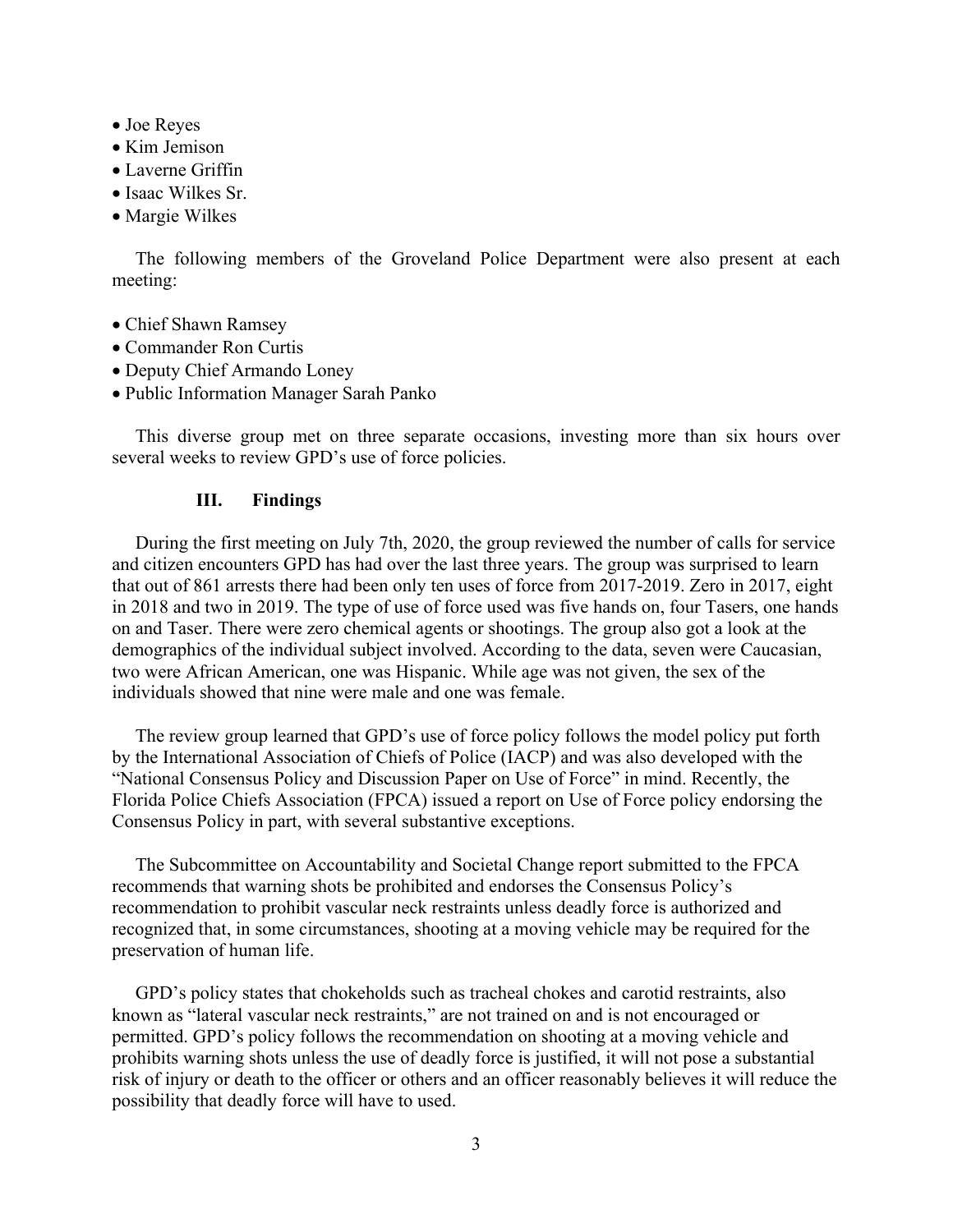The group was introduced to GPD's Use of Force Continuum titled, "Use of Force Guidelines." The guidelines provide the level of force an officer is expected to use in response to the level of a suspect's resistance. The group also compared GPD's policy to Campaign Zero's #8CantWait and found all eight measures are being used by GPD. The campaign found that the eight types of restrictions identified below are associated with lower rates of excessive force by police:

- 1. Ban chokeholds and strangleholds
- 2. Require de-escalation
- 3. Require warning before shooting
- 4. Exhaust all alternatives before shooting
- 5. Duty to intervene
- 6. Ban shooting at moving vehicles
- 7. Establish use of force continuum
- 8. Require all force to be reported

During the second meeting on July 14, 2020, members shared their personal experiences when dealing with law enforcement, specifically with the Groveland Police Department. While the new police administration continues to cultivate strong community relationships, there are still raw emotions as members reflected on their own encounters with different police departments.

The group learned that while the police department is very young, with an officer averaging two to three years on the job, GPD is the third highest paid police department in Lake County. Members of our group felt positive about a younger police force since many of them will come in with a fresh, anti-racist mindset.

 The group also watched "Use of Voice not Force," a TEDxEustis Talk by Sgt. Fred Jones of the Lake County Sheriff's Office. The video talks about RITE training, or Racial Intelligence Training and Engagement. The training teaches emotional intelligence to those in law enforcement, corrections, government and corporations. As of 2019, all of Groveland's employees have completed this training. The City also includes it in new hire orientation.

### **IV. Recommendations**

 The third and final meeting was held on July 21, 2020. This meeting was focused on a review of the group's recommendations. The following recommendations are to be considered as possible improvements to the Groveland Police Department's policies and procedures:

1. Commit to being more transparent to the public in reporting the number of times force was used by an officer, the number of internal investigations conducted and the outcome of the investigations.

• The Groveland Police Department researched additional performance management tools to include early warning signs, databases to track use of force, misconduct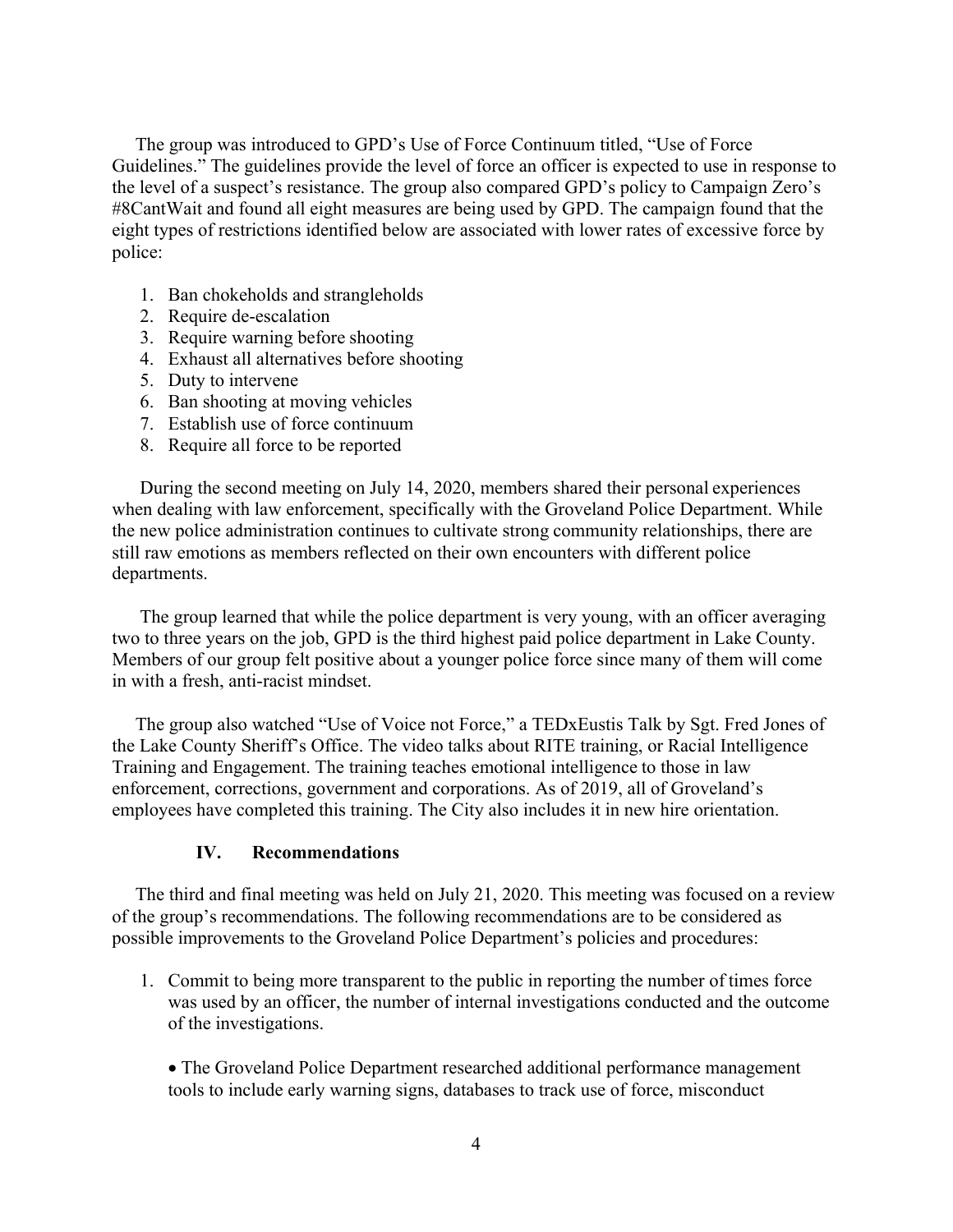complaints, internal affairs investigations and vehicle pursuits. Chief Shawn Ramsey is asking for \$2,500 a year for that software database.

- 2. Advance the ongoing efforts to obtain accreditation for the police agency.
- 3. Enhance training pertaining to use of force and de-escalation techniques.

• GPD's policies already require de-escalation and use of force training annually, however, the group would recommend efforts be made to provide additional deescalation training.

- 4. Have GPD be required to report officer involved use of force and officers who have been terminated to a state or national governing body.
- 5. Seek out diverse members of the community as a scoring member during the interview process for all certified police applicants.

• Adding a civilian to the pre-screening employment process during the oral interview for all new hires within the police department allows GPD to be transparent and strengthen public trust and credibility. That civilian will be able to see if a potential officer has any racial biases.

6. Enhance community policing efforts encouraging citizen engagement within underserved areas of The City.

• The group also talked about GPD's new program with LifeStream. Through a Bureau of Justice Assistance Grant, the police department will soon have a licensed clinical social worker available to them. The social worker will partner with a sworn officer and respond to all non-criminal calls for service that are mental health and social work related.

 With agreement, these recommendations can be implemented immediately and will positively impact The City.

# **V. Conclusion**

 The group is grateful to Groveland Mayor Evelyn Wilson in leading the way and taking the first steps by signing the My Brother's Keeper Alliance pledge to commit to review, engage, report and reform The City's use of force policies.

The group was surprised to learn the use of force total numbers and demographics:

2017: 0 uses of force 2018: 8 uses of force, 2 Black, 5 White, 1 Latino, 7 Male and 1 Female 2019: 2 uses of force, 0 Black, 2 White, 2 Male and 0 Female

The group acknowledges that the identified number of times force was utilized by members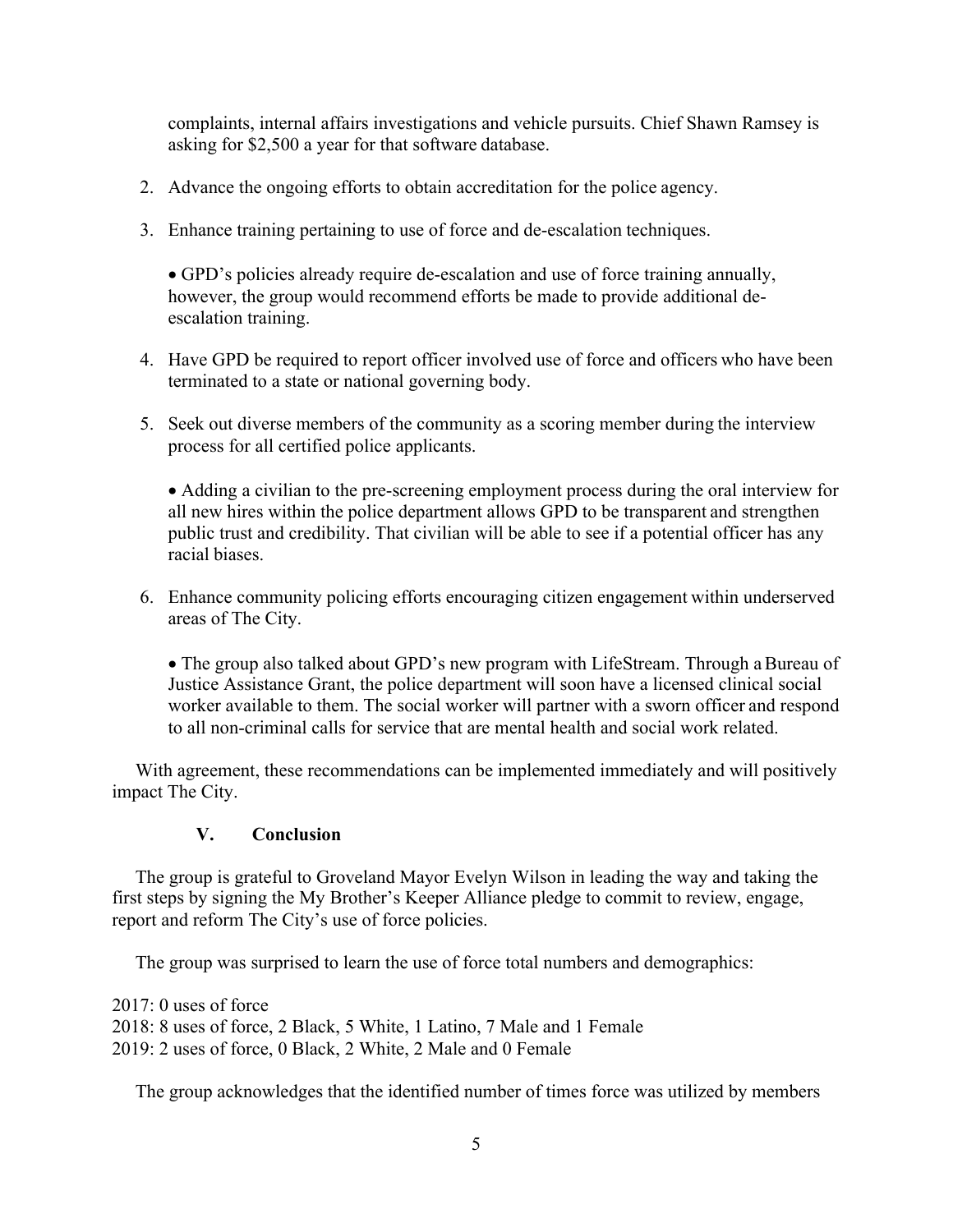of the Groveland Police Department in comparison to the overall number of citizen contacts remained notably low and appears non-biased in nature.

 The group believes that the department continues to cultivate strong community relationships, respects the values of the community, embraces inclusiveness, diversity and community policing. The group also believes that more needs to be done and more can be done. The group feels that The City needs to respond in a thoughtful and productive way, and it is vital that The City take clear and direct action.

 The group applauds the effort towards accreditation and supports extra investment in training. The group believes that this recommendation, if implemented, will assist in making GPD an even more outstanding department. The group encourages the department and The City to continue this conversation.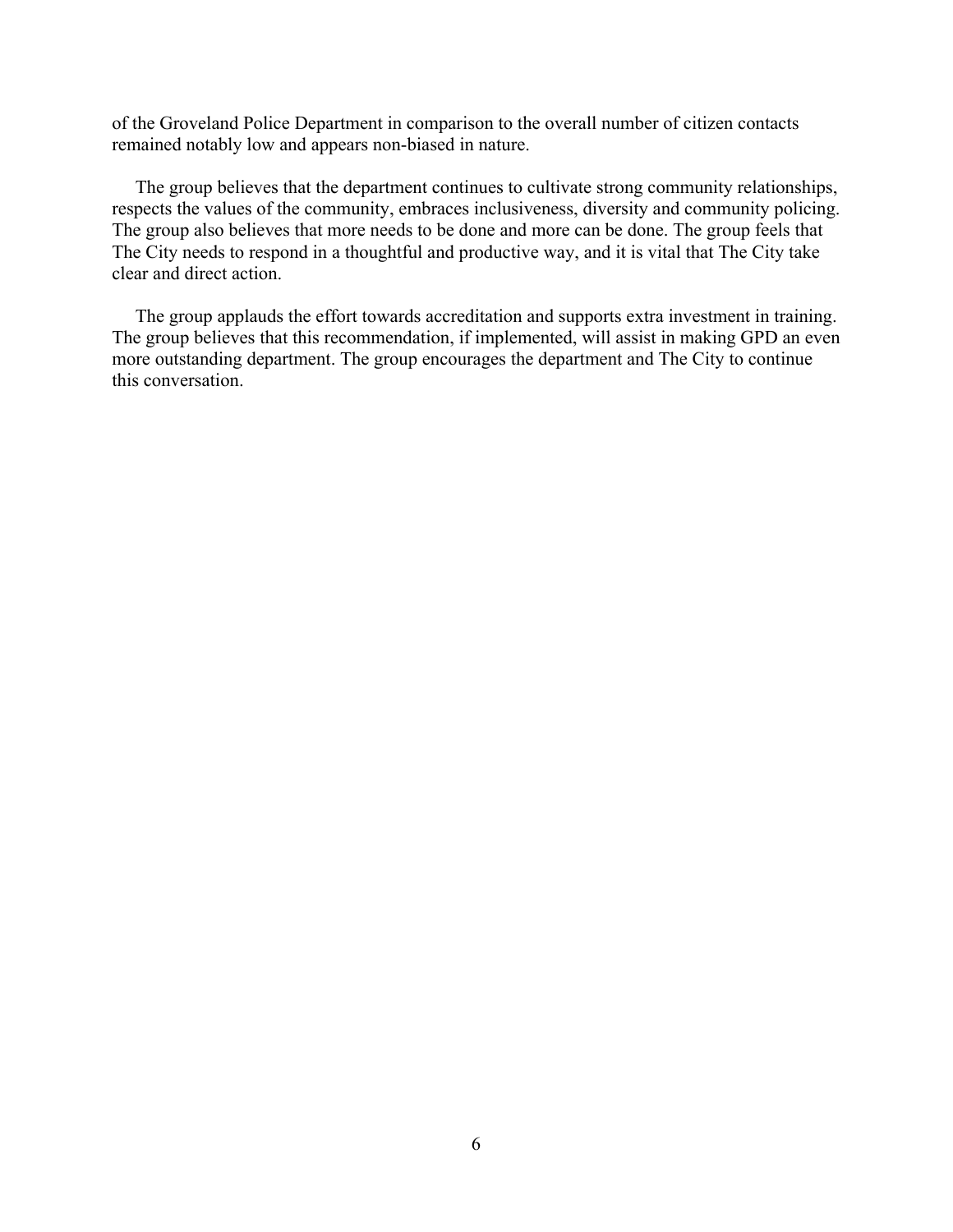Evelyn Wilson Pernell Stewart

blass  $\sum$ 

en

Joe Reyes Kim Jemison

yum

Laverne Griffin Isaac Wilkes Sr.

Laverne Griffin

 $\lambda$ 

Margie Wilkes Bob Proper

Margue Wilker